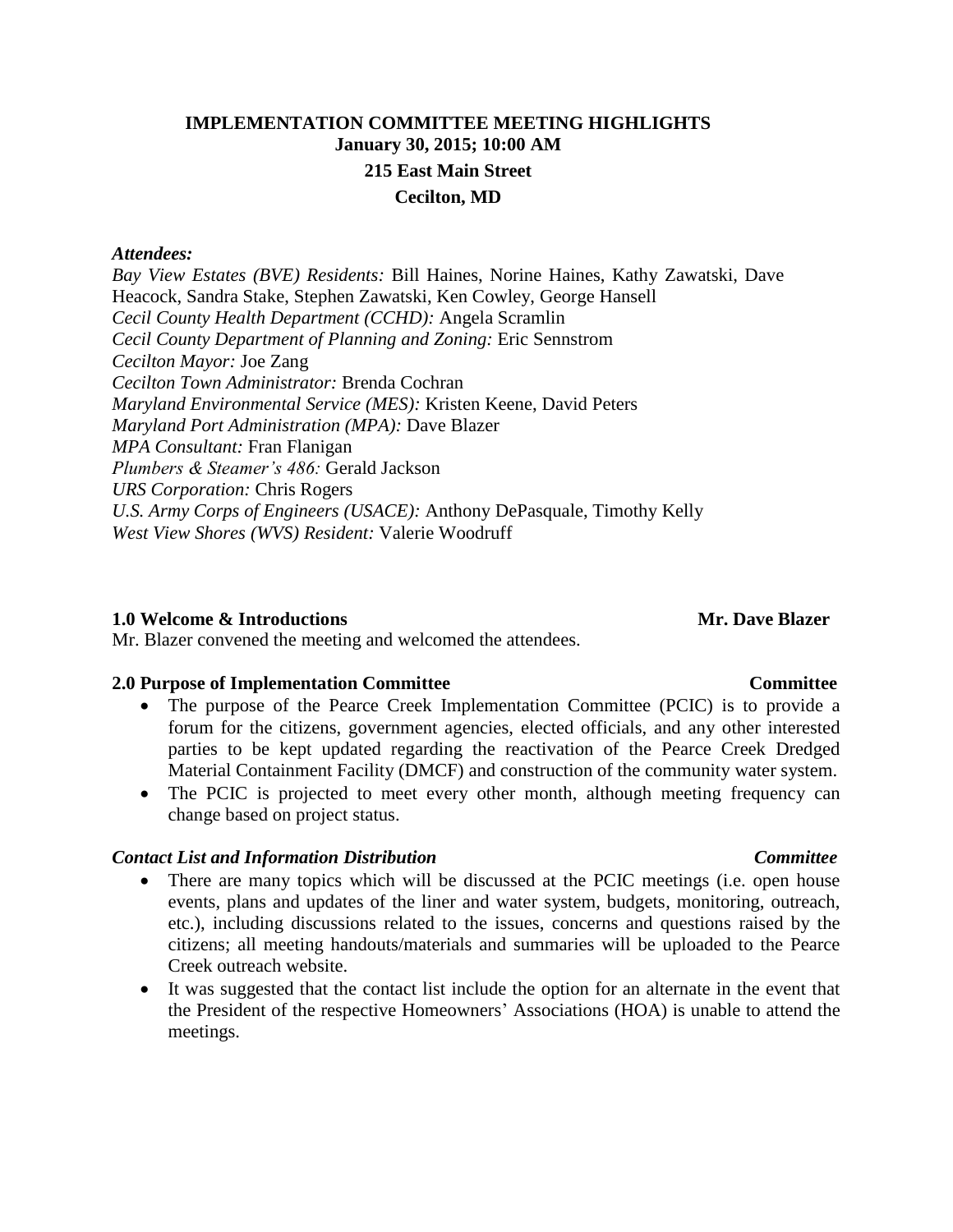## **3.0 Overview of Next Steps in the Pearce Creek Project**

## *County Approvals Mr. Eric Sennstrom*

- The Cecil County Council approved the Cecil County Master Water and Sewer Plan at the January  $20<sup>th</sup>$  County Council meeting, which included 19 conditions. The Pearce Creek project is included in the amendments.
- The water system construction project could experience a slight delay due to the timeline required to complete the Master Water and Sewer Plan conditions; however, the project could be submitted to Maryland Department of the Environment (MDE) as a separate amendment in an effort to expedite the process.
- As a result of the new administration transition, MPA has been actively briefing the new secretaries at MDE and Maryland Department of Transportation (MDOT) regarding the Pearce Creek project.
- The community's members requested that the project moves forward as quickly as possible; the Cecil County Executive shares the same level of urgency.

## *Site Preparation Mr. Tim Kelly*

- Given the approval of the MDE Water Quality Certification (WQC), the initial step will involve well abandonment within the disposal area, which should be completed in March.
- Regarding the liner contract, an Alaskan company has been selected to complete the liner construction and work is anticipated to begin in May. USACE is coordinating with MDE regarding the approval of the liner construction plans. No material will be placed until October 2016, which will require an extension of the WQC that expires March 2016.
- Trees have been planted around the Pearce Creek DMCF and subsequent to the winter months, USACE will reevaluate and supplement the plantings, if needed. Residents expressed that they would like the berm to remain vegetated, rather than mowed down; USACE responded that the berm in question could possibly remain vegetated.
- In regards to community requests relative to mosquito spraying, USACE will evaluate the most effective spraying measures and frequency.
- New monitoring wells will be installed in clusters (three wells per cluster), which are screened at different elevations for monitoring purposes. USACE hopes to acquire an easement for access to the 3-4 monitoring wells that were drilled in the communities, if the citizens agree.
- MES, MPA, and USACE are discussing the development of an exterior monitoring plan to collect data relative to surrounding environmental conditions in an effort to track patterns and changes. Water discharged from the disposal area will be required to meet MDE water quality standards.
- Regarding concerns about the potability of the residential well water, USACE does not determine what qualifies as a health emergency. According to MDE, the current situation does not constitute as a health emergency. Since the water has not been declared unsafe to consume, there is no legal requirement to provide water, although that does not mean an arrangement cannot be configured. The Cecil County Health Department (CCHD) had conducted sampling, reviewed the results, and compiled a recommendation supporting a water system for the community, based on health concerns.
- Concern arose about empty lots, which are unable to be developed because well permits are being denied; MDE functions as the authoritative entity responsible for the approval of well permits.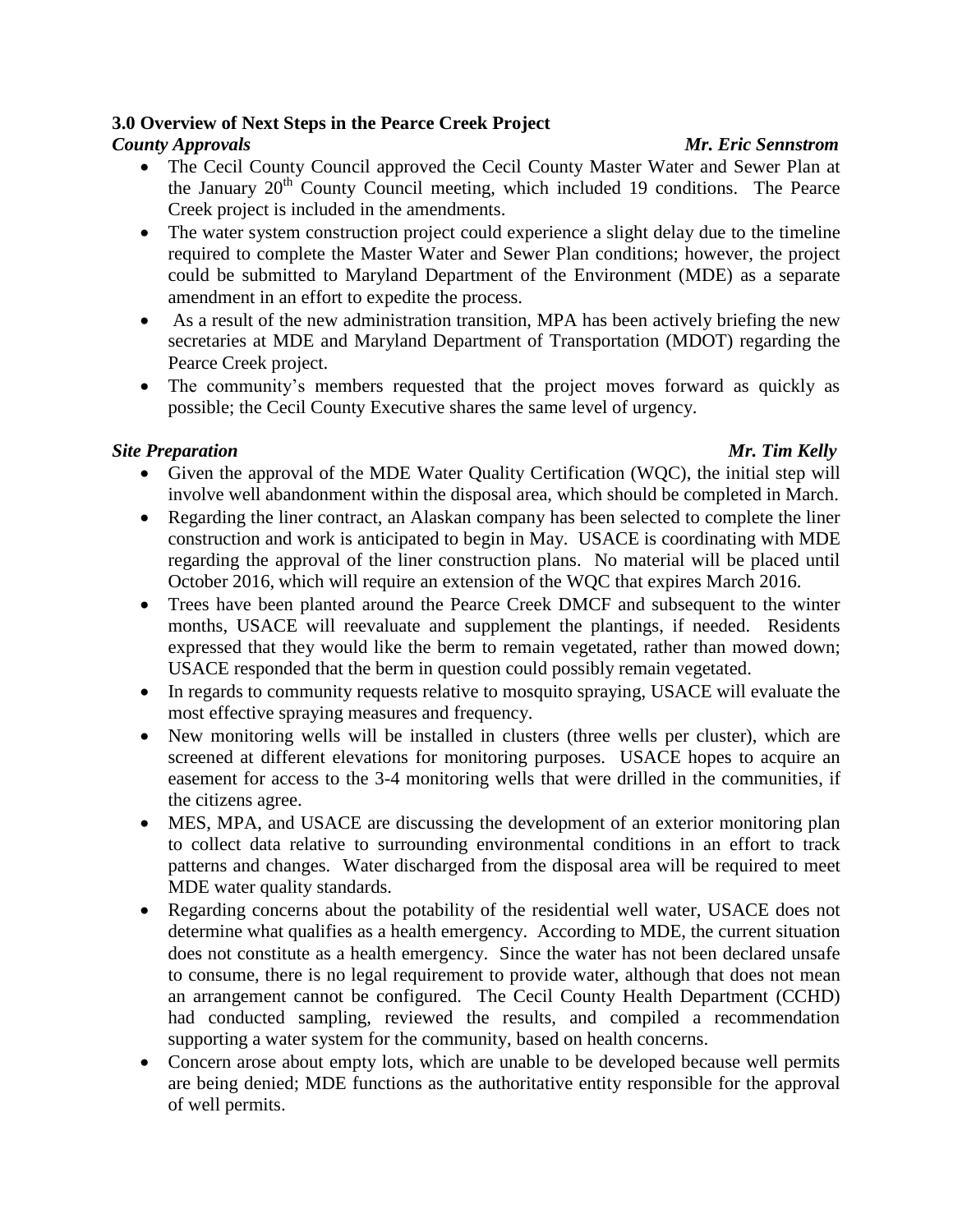## *Permits and Agreements Mr. Dave Blazer*

- The WQC was issued in December 2014 with associated conditions.
- The grant agreement between MPA, MDOT, and the Town of Cecilton was recently signed and executed; MPA is still working out the logistics, although funding is available to start the project.
- The budget for water system construction has to be approved by the legislature and is currently located in the MDOT Consolidated Transportation Program (CTP) 6-year budget; however, the legislature can reduce funds, although that is not anticipated.

## **Construction of Water System Mr. Chris Rogers** Mr. Chris Rogers

- The plans and specifications for the final water system design will be finalized and submitted to various agencies for permits and review within the next couple of weeks. Necessary permits include Cecil County approvals for stormwater management, erosion and sediment control, and a utility permit; State Highway Administration approval is needed to place the water line in Route 282; and MDE approval is needed for various aspects of the project. URS is available to review the plans with interested citizens.
- URS is seeking an increase to the Town of Ceciltons' Groundwater Appropriation Permit (GAP), and the associated hydrogeological study will be submitted to MDE next week. MDE will not take any action on the GAP until the Cecil County Master Water and Sewer Plan has officially been approved, as amended, to reflect the increase in the GAP.
- MDE construction permits are needed for two (2) chlorine booster stations. Temporary construction permits are also needed along the water main in areas of disturbance, outside of the Cecil County right-of-way (ROW). Easements will be required from WVS and BVE to install water distribution systems on private streets.
- URS has inspected over 200 homes, and about 35 homes have not responded to inspection requests. URS will continue to entertain requests to inspect residential lots.
- The water system plans will also include abandonment of wells via a licensed well-driller and according to state regulations and CCHD consultation. In most cases, the new water line will tie into the existing well line and the electric line will remain intact, although each situation is different and URS will attempt to minimize lot disturbance.
- URS met with the Cecil County Department of Public Works to review the stormwater management requirements and also met with the Cecil County Emergency Management Director to discuss the possible placement of fire hydrants. MPA will not fund the installation of hydrants because there is no established transportation link. The Town of Cecilton and URS are attempting to determine the possibilities for installing hydrants and are developing cost estimates to discuss with the communities; a single hydrant is estimated to cost \$4500. Hydrant locations have been tentatively determined, in accordance with the accepted American Water Works Association standards.

## *Information and Outreach Ms. Kristen Keene*

- Development of the Pearce Creek outreach website [\(www.pearcecreekoutreach.com\)](http://www.pearcecreekoutreach.com/) is an ongoing process, which will require frequent updates considering the various project components.
- The website is organized by tabs, which include the following: Introduction, Water System, Pearce Creek DMCF, Public Events, and the Implementation Committee. The